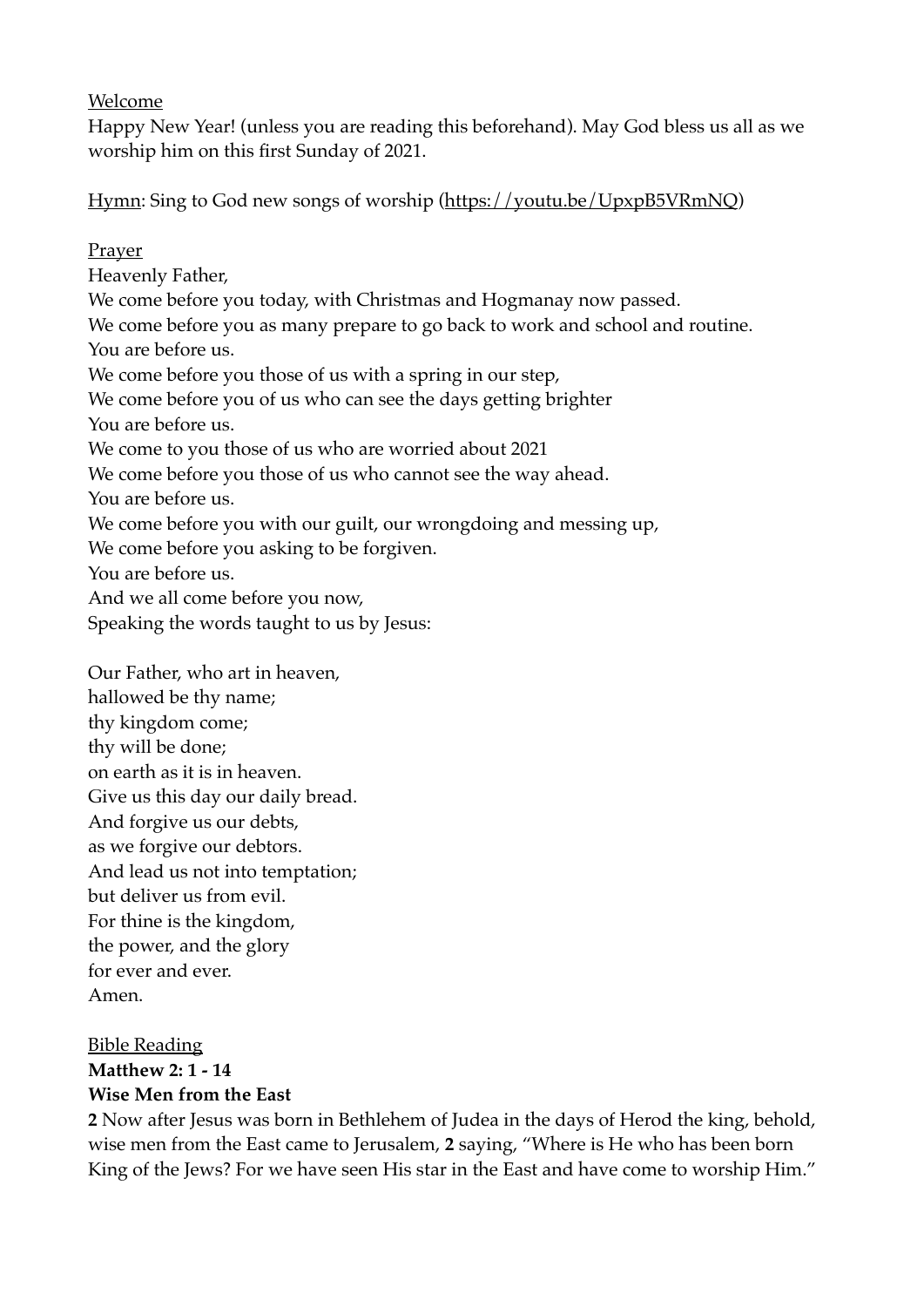**3** When Herod the king heard *this,* he was troubled, and all Jerusalem with him. **4** And when he had gathered all the chief priests and scribes of the people together, he inquired of them where the Christ was to be born.

**5** So they said to him, "In Bethlehem of Judea, for thus it is written by the prophet:

6 But you, Bethlehem, *in* the land of Judah,

Are not the least among the rulers of Judah;

For out of you shall come a Ruler

Who will shepherd My people Israel.' "

**7** Then Herod, when he had secretly called the [b]wise men, determined from them what time the star appeared. **8** And he sent them to Bethlehem and said, "Go and search carefully for the young Child, and when you have found *Him,* bring back word to me, that I may come and worship Him also."

**9** When they heard the king, they departed; and behold, the star which they had seen in the East went before them, till it came and stood over where the young Child was.

**10** When they saw the star, they rejoiced with exceedingly great joy. **11** And when they had come into the house, they saw the young Child with Mary His mother, and fell down and worshiped Him. And when they had opened their treasures, they presented gifts to Him: gold, frankincense, and myrrh.

**12** Then, being divinely warned in a dream that they should not return to Herod, they departed for their own country another way.

## **The Flight into Egypt**

**13** Now when they had departed, behold, an angel of the Lord appeared to Joseph in a dream, saying, "Arise, take the young Child and His mother, flee to Egypt, and stay there until I bring you word; for Herod will seek the young Child to destroy Him." **14** When he arose, he took the young Child and His mother by night and departed for Egypt, **15** and was there until the death of Herod, that it might be fulfilled which was spoken by the Lord through the prophet, saying, "Out of Egypt I called My Son."

## Reflection

There are different explanations for why the wise men brought Gold, Frankincese and Myrrh as presents. And we do not know for certain. A popular explanation is that Gold was brought because Gold recognises the Royal standing of Jesus, That Jesus is a King.

And that Frankincese is an oil used for incense. Frank-incense? An incense used by priests, And that the main role of priests is to open the way to God for people, And so this gift recognises that Jesus now makes it possible for people to enter the very presence of God.

And finally, Myrrh, is a spice used to dress the deceased, and so it recognises that Jesus would die for us. These are popular explanations, for why the wise men choose these three gifts.

Wednesday 6th January will be Epiphany - Which is the twelfth day of Christmas - and marks the official end to the festive season. And while Epiphany may not be such a huge celebration for us now, As it was in centuries past, Or in other parts of the world today, it is still worth celebrating.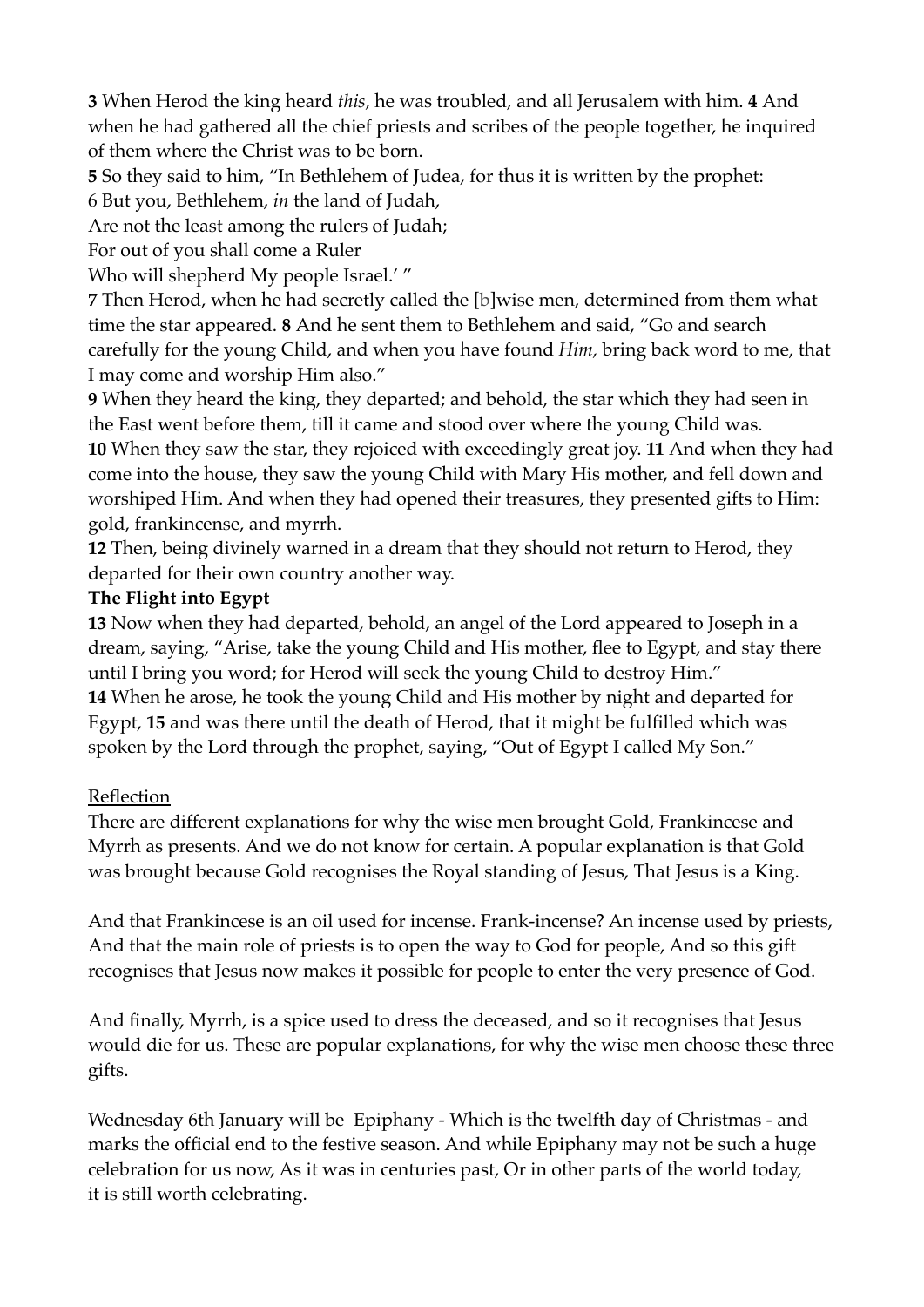At Epiphany we celebrate Jesus being revealed to the wise men with their gifts And we celebrate Jesus being seen as the one who has come to change the world.

And so what I would like to talk about is three different ways that people react to the appearance of Jesus in this passage, As well as talking about the three gifts that were offered.

The first reaction to Jesus is that of hostility, and we see this in extreme form with King Herod, Who is alarmed when he hears about the birth of a child said to be the King of the Jews.

Herod is not always a bad person; History records him carrying out acts of generosity. Herod had spent his whole life climbing to the top of the tree, And wanted to keep control, Wants to keep control of his own life and destiny. And when Herod hears that a baby could get in the way of his plans....Herod was hostile towards Jesus.

And if Herod represents those who are hostile towards Jesus, Then the chief priests and the scribes represent those who are indifferent. Those who are not actively hostile - at least not at the beginning of Jesus life. Those for whom, for now, Jesus did not make the slightest difference to them. Jesus meant nothing to them. They were so engrossed in other things.

So, if Herod in our Epiphany reading shows hostility, And the Chief Priests and Scribes represent responding to the arrival of Jesus with indifference. Then the third reaction in this story. The one represented by the Magi Is that of worship.

In their following of the star to Bethlehem, The wise men show what it is to follow the paths God guides us on. And in their bowing down to Jesus then they show what it is to give your life to Jesus. To recognise that the world has changed, and that even if we are hostile or indifferent, nothing can remain the same.

They show what it is to believe what it says in John 1: 14 That the Word became a human being, and, full of grace and truth, lived among us. As the first non-Jews to come and worship Jesus, They show that no one is excluded from God's plan for salvation.

I've find it fascinating - as I've shared before - that the three gifts may have been much more useful than we thought.

According to the Luke's description of the birth of Jesus, Mary gave birth in a stable, surrounded by animals, with no midwife. She gave birth in what even would be considered deplorable conditions.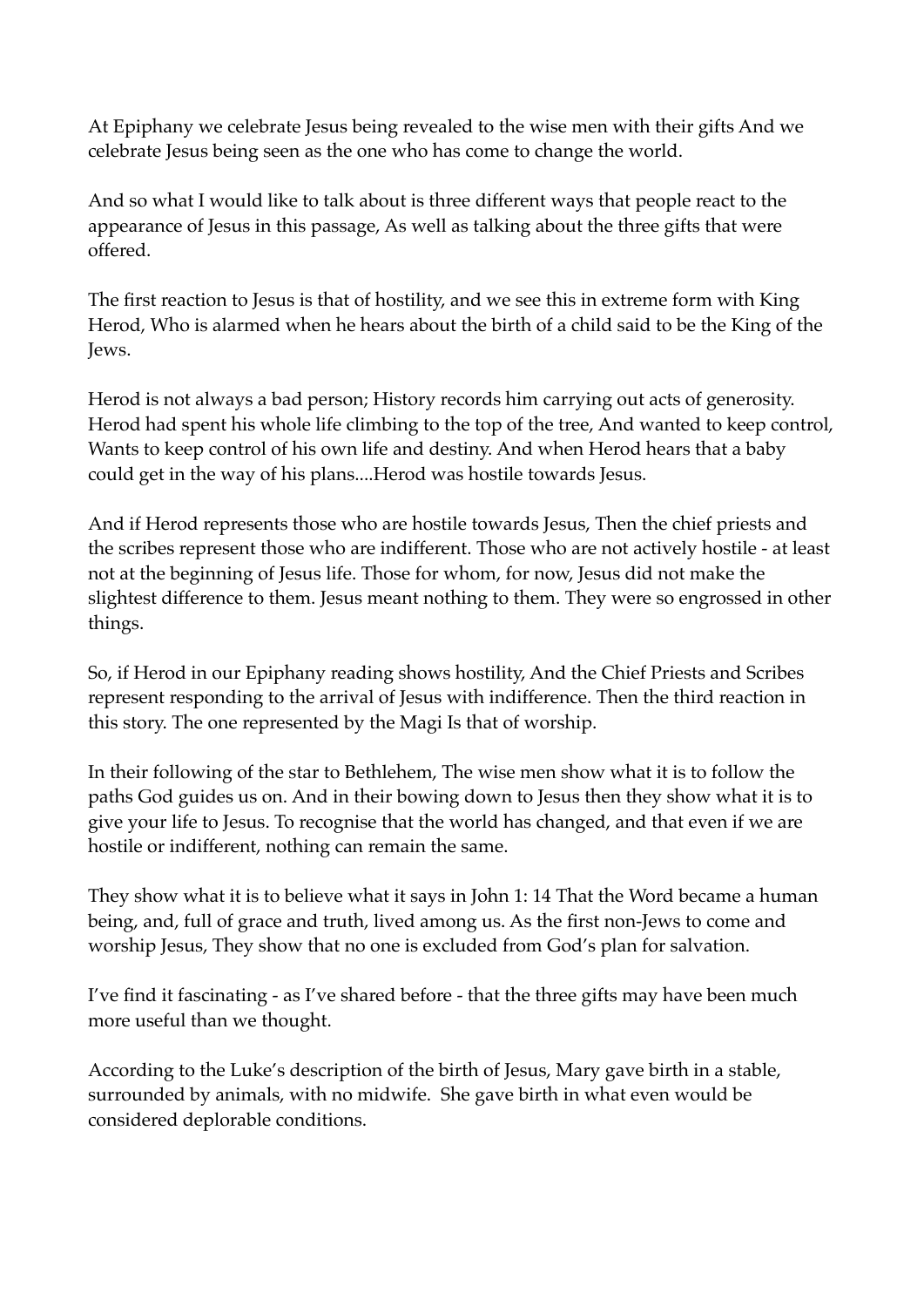Frankincense and myrrh have been used for medicinal purposes for over 5,000 years in places like India and Saudi Arabia. And so might it have been that these gifts were to help this young lady get better?

In our Nine Lessons and Carols Service, Linda played a tune: The Shepherds Farewell that imagined shepherd's saying farewell to the Holy Family as they escaped Herod's hostility by travelling to Egypt.

Mary and Joseph don't have two pennies to rub together, So how could they afford to get to Egypt and then sustain themselves there? Well, didn't the wise men give them a gift of Gold? And might it be that the gold provided by the wise men provided the means necessary for the flight to Egypt that was to follow at once, and to sustain the holy family in a foreign land?

This is what fascinates me: Might it be that the gifts offered by the wise men meant more to Mary, Joseph and Jesus than the wise men and us might every realise.

And so if this Epiphany story tells of three ways we can react to the coming of Jesus: To be hostile, To be indifferent, Or to worship, Then which one do we choose as we read this?

And if we choose to worship Jesus, As the Magi did, And then if the Magi gave Jesus gifts that meant so much, Then what gift are we willing to offer him?

As the Christmas Season ends, might the answer be in that final verse of In the Bleakmidwinter? Amen

Hymn: Praise God from whom all blessings flow (https://youtu.be/xLPZAkUTle4)

Prayers for Others Heavenly Father, Please, oh please, bless all the nations of the earth in this year. Bless the places of violence Of poverty Of virus Bless the places of division. May Your Kingdom come this year! Please, oh please, bless our homes, our friends and our families. Bless those we are worried about in 2021, Be with them God May our prayers make a difference to them. May Your Kingdom come this year!